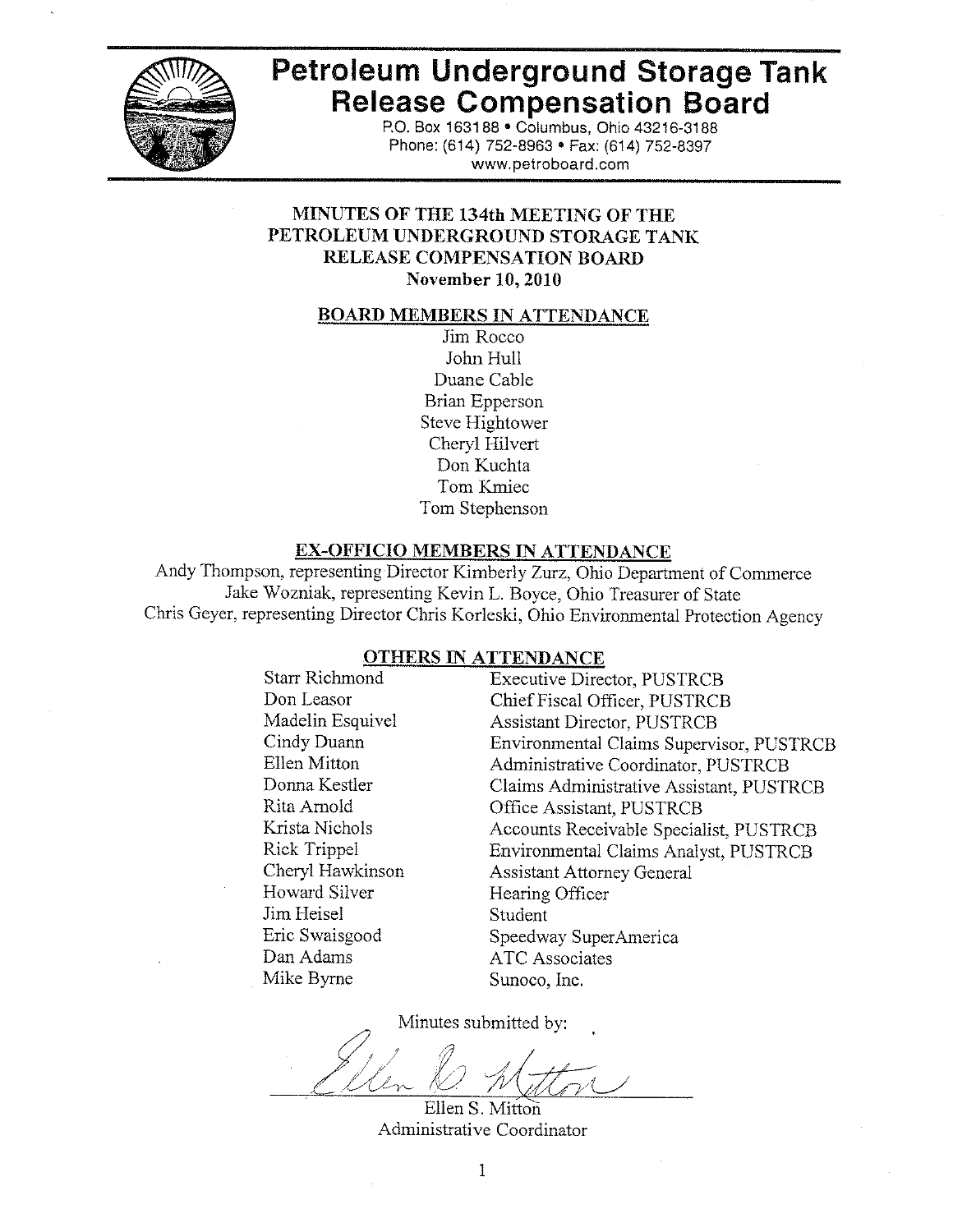## **Call To Order:**

Chairman Rocco convened the one hundred thirty-fourth meeting of the Petroleum Underground Storage Tank Release Compensation Board on Wednesday, November 10, 2010. The following members were in attendance: Jim Rocco; John Hull; Cheryl Hilvert; Steve Hightower; Duane Cable; Mayor Don Kuchta; Brian Epperson; Tom Stephenson; Tom Kmiec; Andy Thompson, representing Director Kimberly Zurz, Ohio Department of Commerce; Christopher Geyer, representing Director Chris Korleski, Ohio Environmental Protection Agency; and, Jake Wozniak, representing Kevin Boyce, Ohio Treasurer of State.

Chairman Rocco asked if there were any comments, questions, or discussion regarding the minutes from the September board meeting and there were none. Mayor Kuchta moved to approve the minutes. Mr. Hull seconded the motion. A vote was taken and eleven members voted in the affirmative. Mr. Wozniak abstained. The motion carried.

## **BUSTR Report:**

Chairman Rocco called upon Andy Thompson, Bureau Chief, to present the BUSTR report.

Mr. Thompson said BUSTR recently interviewed candidates for an additional corrective action supervisor. He said the candidate filling this position would be a counterpart to Kelly Gill, the current corrective action supervisor, and noted that the state would be divided into two separate sections with each supervisor covering their respective section. Mr. Thompson said this added position is anticipated to increase efficiency with report reviews. He stated that the two enforcement coordinator positions within the enforcement division had been filled; and, stated BUSTR would be restructuring the enforcement section to perform more duties internally.

Mr. Thompson said there had been an Attorney 4 position posted to work in BUSTR's environmental section within the Release Prevention Division; and, a position posted for an Underground Storage Tank Inspector that would report to the supervisor of the UST section.

Mr. Thompson said the Domenici-Barton Energy Policy Act of 2005 requires states with authorized UST programs to promulgate rules addressing, among other things, UST-release prevention (secondary containment) and prohibitions on delivery of petroleum products to UST systems in violation of UST laws. Mr. Thompson stated that BUSTR provided the proposed rules to stakeholders utilizing the Governor's "e-notification" process, as well as the Limited Report on Comments. He said a comment period would follow and the Department of Commerce expected to file the rules prior to the end of December 2010. Mr. Thompson said in accordance with the timeframe provided to the US EPA, these BUSTR rules would be effective during the first quarter of 2011.

Chairman Rocco said BUSTR had posted rules 1307:7-9-05, 1307:7-9-06, 1307:7-9-07, 1307:7-9-08, and 1307:7-9-18; noting that rule 1307:7-9-18 was the new "red tag rule" regarding prohibition on delivery of petroleum products. He stated that rule 1307:7-9-05, regarding financial responsibility, was posted with no changes during the five-year rule review process and would be re-addressed at a later date as many changes are needed to clarify the financial responsibility provisions.

## **Financial Report:**

Chairman Rocco called upon Don Leasor, Chief Fiscal Officer, to present the financial reports.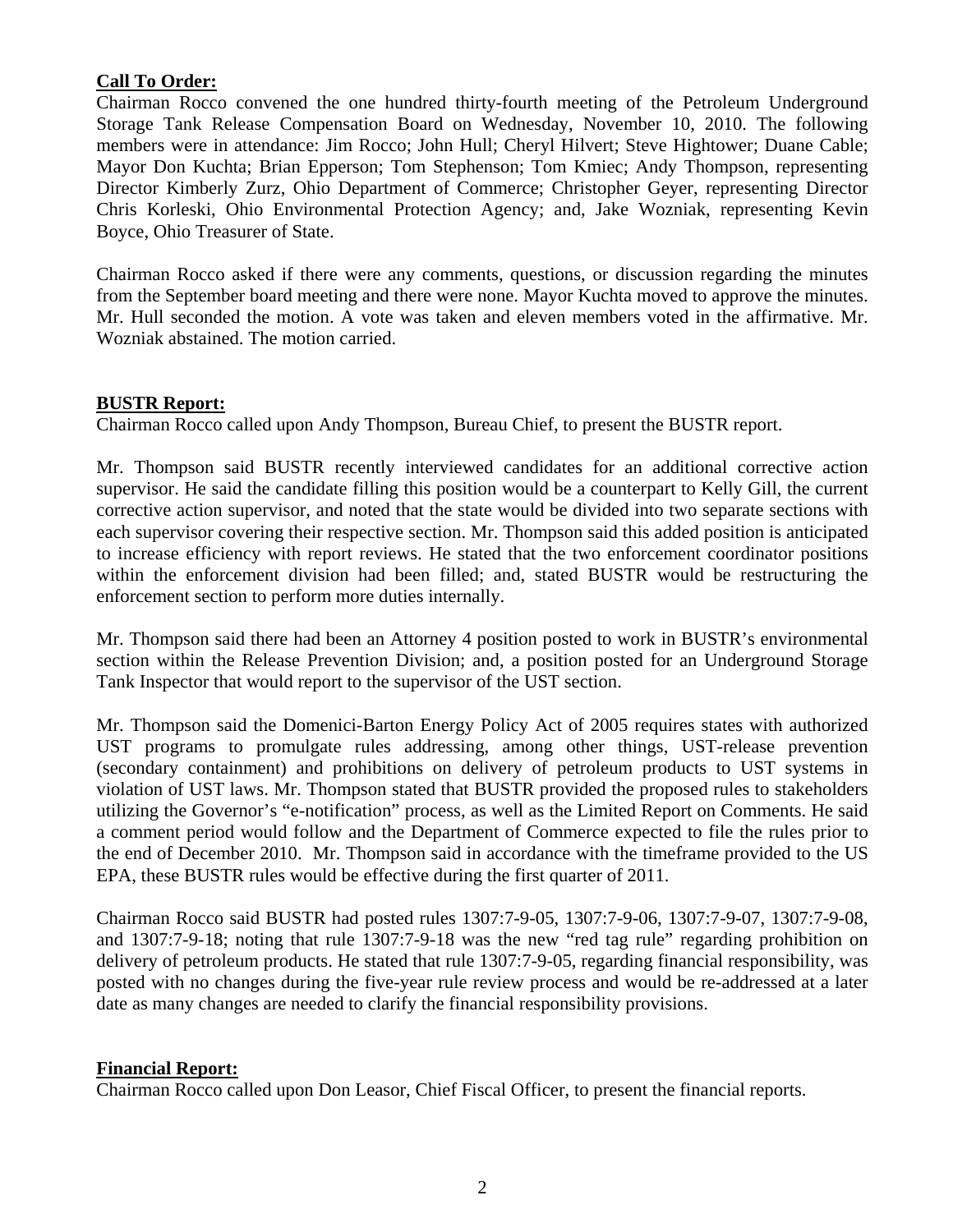## *August & September Financials*

Mr. Leasor stated the August and September financial statements were emailed to each member. He asked if there were any questions or concerns regarding these reports. Hearing none, Mr. Leasor began with the September financials.

Mr. Leasor said there is currently \$2.3 million in the obligated account that is set aside for fiscal year 2011 claim settlement payments. He said the current unobligated balance is approximately \$5.2 million.

Mr. Leasor said the claims expense for September was approximately \$414,000; and, as of November 9, the amount reimbursed this fiscal year is about \$2.2 million.

Mr. Leasor said operating expenses for September totaled just over \$110,000. He said the legal and professional line item is at approximately 31% of the amount budgeted and included the 2010 fourth quarter payment in July for the services of the Assistant Attorney General. Mr. Leasor said this also included fees assessed by the Attorney General's Revenue Recovery Section as collection costs, which were higher due to special counsel fees.

Mr. Leasor said the postage line item is approximately 58% of the amount budgeted and included postage costs for the annual fee statement mailing and the Spring newsletter.

Mr. Leasor noted all other expenses are on target for this time in the fiscal year.

Mr. Leasor said the bond interest and principal are 362% of the amount budgeted as a result of the bonds being retired early on August  $15<sup>th</sup>$ . He said when the budget was prepared in June 2010, it did not assume the bonds would be retired in fiscal year 2011.

Mr. Leasor noted the current and long-term liabilities reflect zero amounts on the balance sheet due to two reasons: 1) the retirement of the bonds; and, 2) the books are maintained on a cash basis during the year and accrued liabilities are recorded only at year-end.

Mr. Leasor said the main production copier had been purchased at a lower cost than the \$10,000 amount approved as part of the 2011 Capital Budget.

In response to Chairman Rocco's question, Mr. Leasor confirmed that the Board had not experienced any out-of-pocket expense due to the water damage experienced in May. He said there is one more claim to be submitted and it is expected that the insurance company would reimburse that claim at 100% also.

## *Fee Statement Statistics*

Mr. Leasor said for the current 2010 program year, there had been a little under \$13.7 million collected in current year fees to date, and just over \$400,000 collected in prior year fees net of refunds, which represents 97.3% of the \$14.5 million budgeted fee revenues for fiscal year 2011. He said this fiscal year the goal is to pay \$250,000 in fee refunds. He said to date \$80,500 had been refunded and indicated we are on target to meet the goal.

He said to date 3,321 owners have paid fees for 20,924 tanks. Mr. Leasor explained that 72% of the fees were paid at the standard deductible and 28% were paid at the reduced deductible.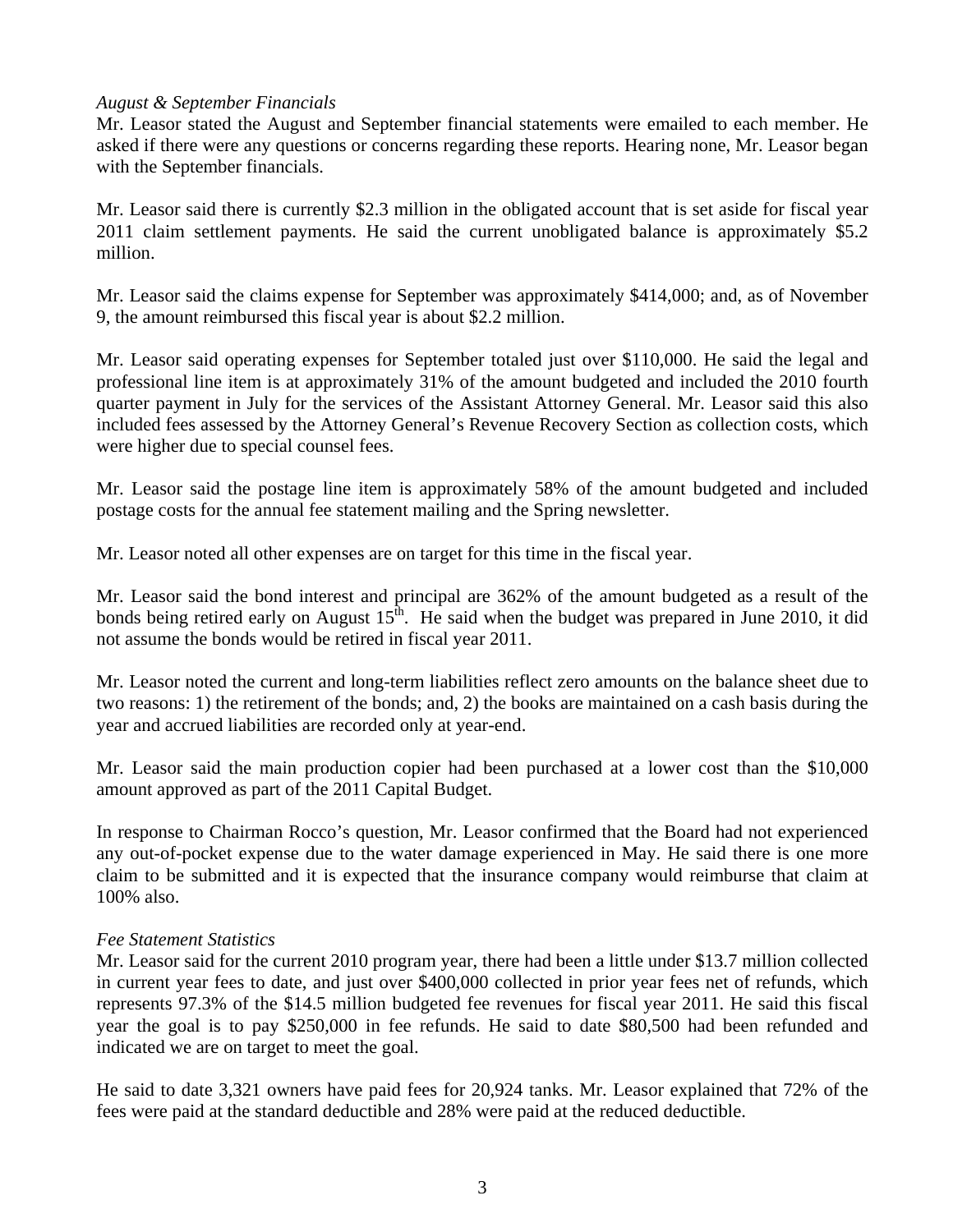## *Audit Report*

Mr. Leasor reported that the team of auditors from Schneider Downs had been on-site from October 13 through November 3 to perform fieldwork for the 2010 audit. He said the Auditor of State had granted the request for an extension of the audit submission deadline from December 31, 2010 to January 31, 2011; and, the audit would be presented to the Board at the January  $19<sup>th</sup>$  Board meeting.

In response to Mr. Hull's question, Ms. Richmond stated the claim liability study was scheduled for routine review by actuaries every five years unless the assumptions change, in which case, a review would be required.

Mr. Leasor said the 2012-2013 biennial budget was submitted to the Office of Budget and Management on November 1, 2010. He stated this budget is for personnel costs only and did not include cost of living or merit increases per the specific requirements of that office.

## **Claims Report:**

Chairman Rocco called on Ms. Cindy Duann, Environmental Claims Supervisor, to present the claims report.

Ms. Duann said the current total maximum liability of the 1,609 in-house above deductible open claims is approximately \$28 million. Ms. Duann said using the average claim payout ratio of 70% the actual anticipated claim liability of unpaid in-house claims is about \$20 million.

Ms. Duann said there are currently 27 claims under appeal. She stated a number of these appealed claims are in settlement negotiations or are scheduled for a hearing.

Ms. Duann said for the first four months of this program year, the Board received an average of 66 claim packages per month and settled or closed an average of 59 per month. She said we are now onethird of the way through the program year and to date approximately \$2 million had been made in settlement determinations.

Ms. Duann stated the current payoff percentage is now 72.3%, which is slightly higher than previous years. She said on average 21% of the claim face values are disallowed. Ms. Duann said 16% are disallowed for excessive costs; 15% are for non-reimbursable tank removal costs; and, 14% for latefiled costs.

Ms. Duann said a major oil company sold many of their facilities to at least five new owners with limited power of attorney for signatures and these new owners are responsible for cleanup and submission of claims. She said many of these owners and/or consultants are out of state and not familiar with Ohio's claims process. Ms. Duann said this is causing staff to spend more time reviewing these claims and advising the new owners and/or consultants how to properly prepare claim packages.

Ms. Duann said the Board received a monthly average of three eligibility applications for the first four months of this program year, which was lower than usual, and an average of six eligibility applications were determined per month. She said currently there are 15 open eligibility applications to be determined. Ms. Duann said of the 15 open applications, the staff was waiting for more information to be submitted from tank owners for six applications.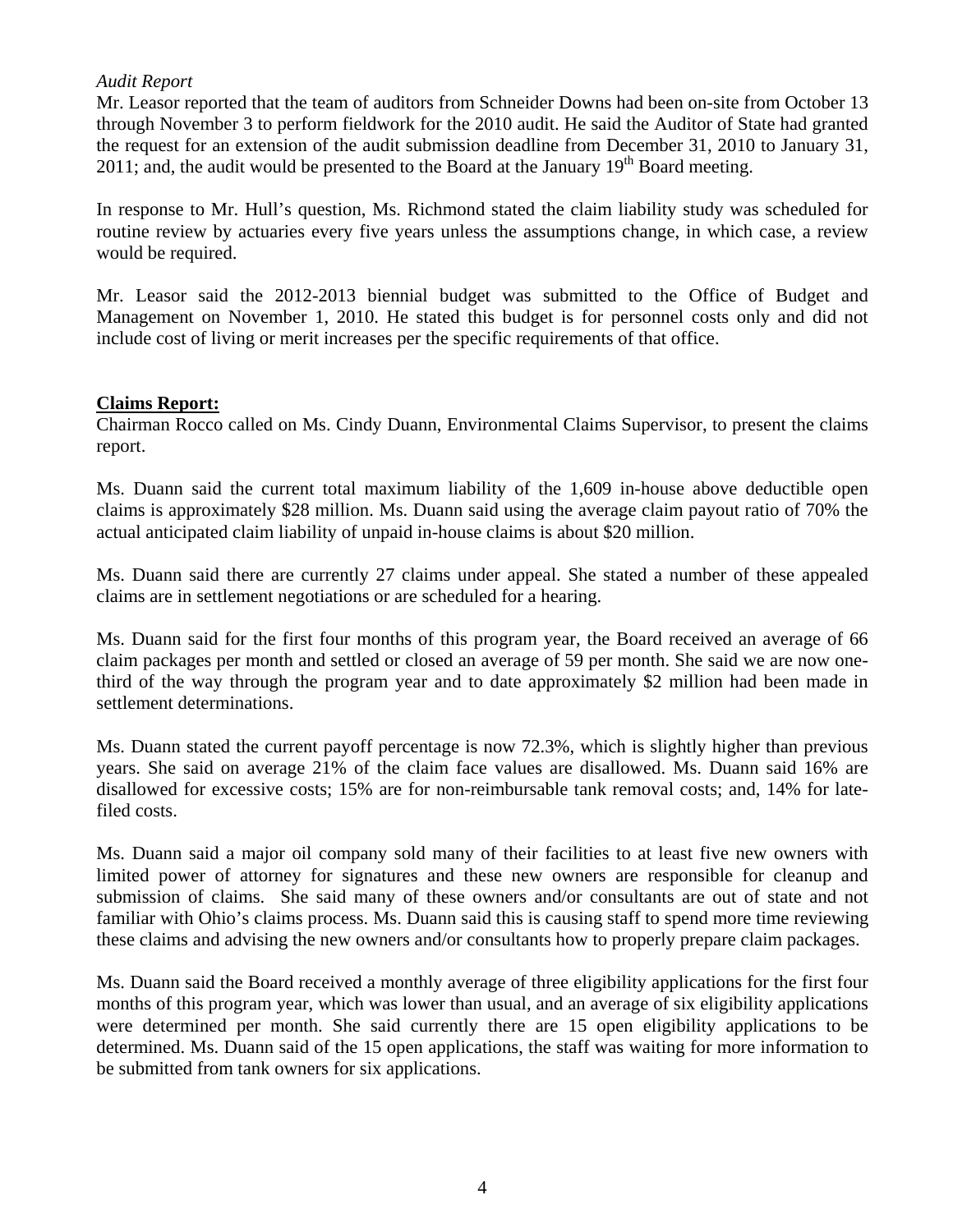Ms. Duann said typically cost pre-approvals are being reviewed within 45-60 days of receipt. She said during the past four months the Board received 59 requests for cost pre-approval and issued 93 preapproval notifications. Ms. Duann said there are currently 75 cost pre-approval applications in-house to be reviewed.

# **Old Business**

# *Finance Committee Report*

Chairman Rocco stated the Finance Committee met and reviewed the projections now that the bonds had been retired. He stated increasing fees for the coming year would have no impact on current cash flow issues that may result from paying off the bonds early. He said the Fund's unobligated balance would recover from the payoff of the bonds before the end of the next fiscal year even without a fee increase. Chairman Rocco said the Finance Committee recommended maintaining fees at their current level for the upcoming 2011 program year.

Chairman Rocco requested a motion to maintain the fees at \$600 per tank for the standard deductible and \$800 per tank for the reduced deductible. Mayor Kuchta so moved and Mr. Stephenson seconded. A vote was taken and all of the members were in favor. The motion passed.

Ms. Hawkinson recommended a vote be taken to maintain the deductible amounts at current levels if that is the Finance Committee's intent. Mayor Kuchta moved to leave the standard deductible at \$55,000 for the \$600 per tank fee and the reduced deductible at \$11,000 for the \$800 per tank fee. Mr. Epperson seconded and a vote was taken. All members voted in favor. The motion passed.

Chairman Rocco said at the September Board meeting \$4.5 million had been obligated for claims expenses. He said the Finance Committee recently reviewed the Board's cash flow and the current financials and the committee recommended the Board obligate another \$3.5 million for claims expenses, bringing the total to \$8 million for the 2011 fiscal year. Mr. Hull so moved and Mr. Epperson seconded. A vote was taken and all of the members were in favor. The motion passed.

# *Line of Credit*

Chairman Rocco said during the discussions at the September Board meeting regarding paying off the bond debt, he had requested that Ms. Hawkinson research the legality of the Board securing a line of credit if needed. He called upon Ms. Hawkinson and she reported that the Board could not raise revenue from any other source besides the issuance of revenue bonds or tank fees. She said a state officer may not create a state debt unless expressly authorized by the legislature to carry out the limited borrowing authority with Article VIII of the Constitution.

# **New Business**

## *Appeal*

Owner #2012, Eligibility ID: 0003, City of Columbus, Columbus Division of Refuse Collection

Mr. Howard Silver, Board Hearing Officer, presented his Report and Recommendation to the Board of the appeal of the City of Columbus regarding the denial of the eligibility application for the City's Division of Refuse Collections underground storage tank located at 2100 Alum Creek Drive in Columbus, Ohio.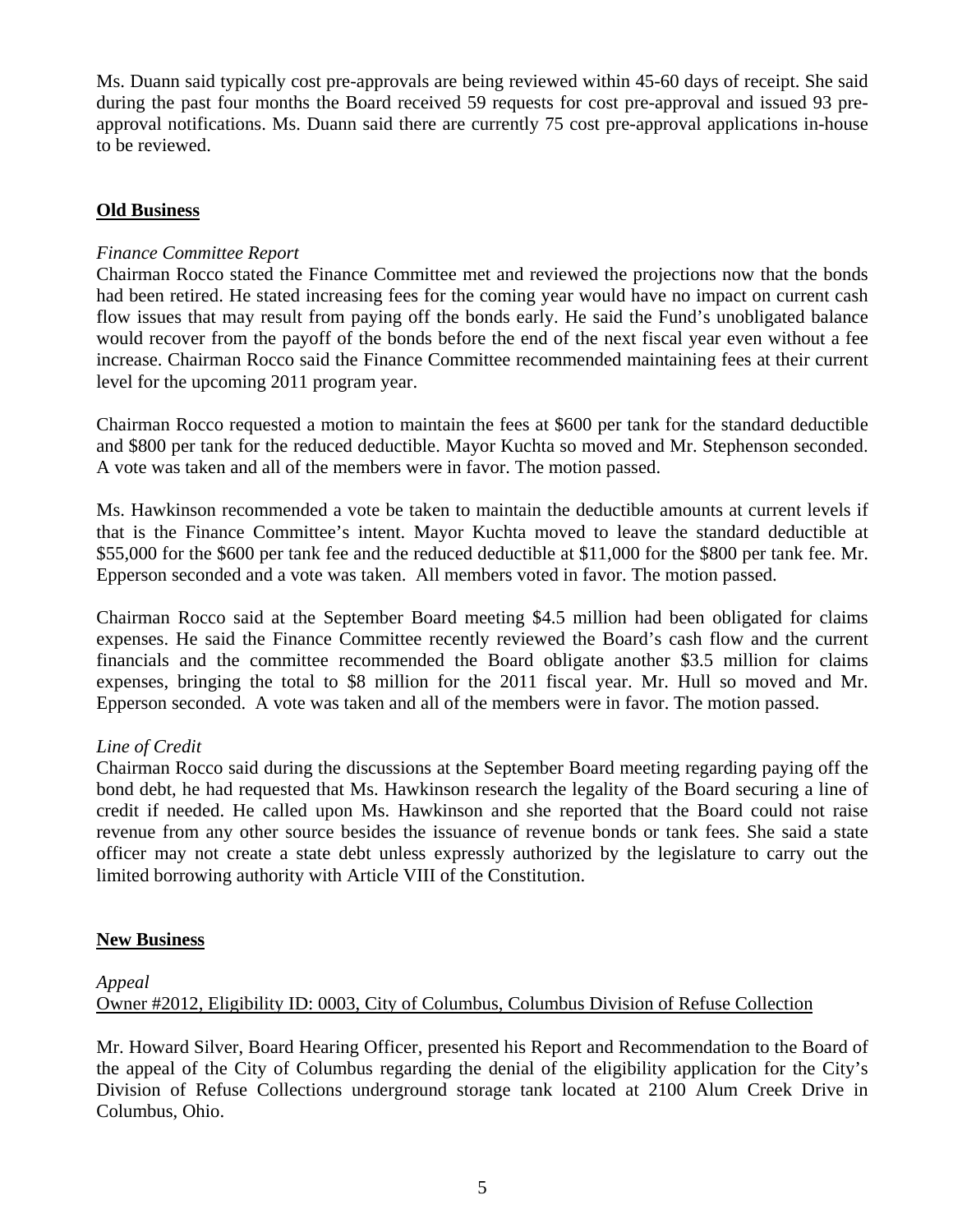Mr. Silver said beginning in 1991, the City of Columbus owned and operated a 15,000-gallon underground storage tank (UST) containing diesel fuel located at this site. He said from 1991 until June 21, 2007, this UST received, stored, and dispensed diesel fuel.

Mr. Silver said during the first half of 2007, the City decided to change the UST at this site from diesel fuel to biodiesel fuel. He said on June 21, 2007, the City hired Refuel Environmental Services, LLC to clean the emptied tank. Mr. Silver said it was the City's position that employees of Refuel punctured the tank wall. He said the City argues that June 21, 2007, is when the release originally occurred from this tank.

Mr. Silver continued, stating that on June 22, 2007, the recently cleaned UST at the site was filled with 7,340 gallons of biodiesel fuel. He said the City stated that prior to the changeover from diesel fuel to biodiesel fuel, one load of diesel fuel amounting to roughly 7,000 gallons was ordered for this UST every 13.5 days. Mr. Silver stated the City said after the changeover to biodiesel fuel, one load of biodiesel fuel was ordered every 8.4 days. He said the City noted they had projected a decrease in fuel efficiency with the change to biodiesel fuel and originally ascribed the steep increase in fuel usage to the expected decline in fuel efficiency.

Mr. Silver said the UST had an automatic tank gauging (ATG) system that provided daily readings of product inventory in the tank and performed a monthly tank leak detection test. He said the City provided printed test results that reported passing monthly leak detection test results on April 8, May 6, and June 3, 2007. He said on July 8, 2007, the City's ATG system printed an inconclusive test result, reporting neither a passing nor a failing test result.

Mr. Silver stated on August 5, 2007, the City reported that the ATG system printed a report that indicated the monthly leak detector test for August had a failed test result. He said the printed test result indicated that the tank was leaking fuel at a rate of 17.78 gallons per hour.

Mr. Silver said on September 2, 2007, the City reported an inconclusive test result was produced by the tank's ATG system.

On September 7, 2007, the station manager concluded that too much biodiesel fuel was being ordered to be explained by fuel usage and diminished fuel efficiency. A reconciliation of the inventory of fuel was initiated and the City reported to the State Fire Marshal that a release was suspected on September 17 and confirmed and reported on September 18, 2007.

Mr. Silver said on September 16, 2008, the City filed an application for eligibility for reimbursement for corrective action costs with the Petroleum UST Release Compensation Board.

Mr. Silver stated that on January 29, 2010, the Director of the Financial Assurance Fund denied the City's application for eligibility because the City had not been in compliance with the State Fire Marshal's leak detection rules at the time of the release and the City had failed to report the suspected release in a timely manner under the State Fire Marshal's rules.

Mr. Silver said he finds that the denial of the City of Columbus's application for eligibility under the Petroleum UST Financial Assurance Fund by the Director of the Fund comprises valid state action as a matter of fact and law, and he recommended that the denial be upheld.

Mr. Hightower moved to uphold the Executive Director's decision and the hearing officer's findings of fact and conclusions of law, and recommended it be affirmed. Mr. Hull seconded. A vote was taken and all were in favor. The motion carried.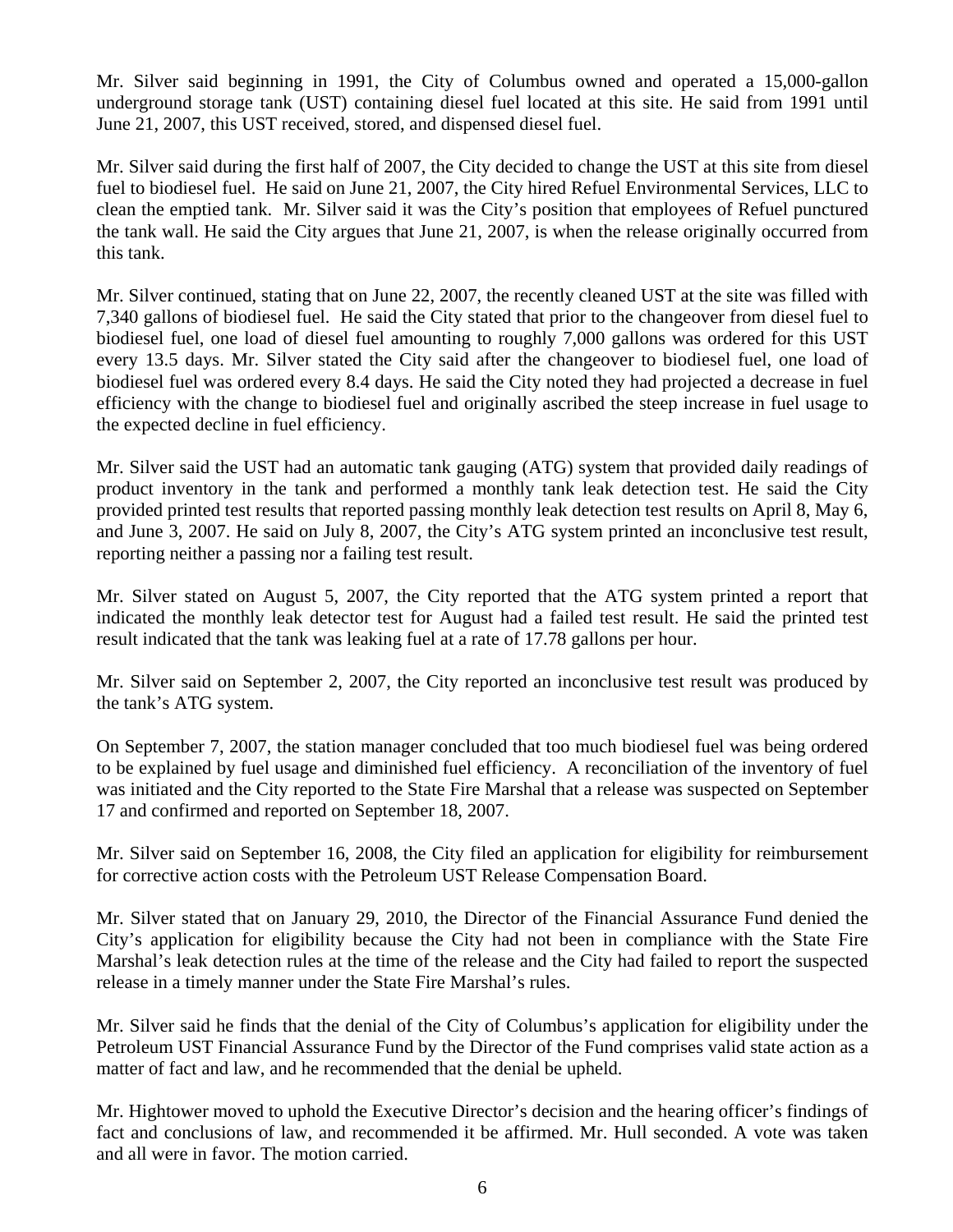## *Certificates of Coverage Ratification*

Chairman Rocco called upon Ms. Richmond to present for ratification by the Board the lists of owners who, since the last Board meeting, had either been issued or denied a Certificate of Coverage.

Ms. Richmond said behind Tab 7 there is a listing of owners who had been issued a program year 2009 Certificate of Coverage, and behind the blue divider page, a listing of owners who had been denied a program year 2009 Certificate of Coverage since the September Board meeting.

Ms. Richmond said the process used to review the fee applications and issue or deny a Certificate of Coverage included a review for completeness to determine that full payment had been made, financial responsibility was demonstrated, and BUSTR registration was complete. In a second level of review, BUSTR registration data was considered to determine whether tanks for which coverage is sought are in compliance with BUSTR's rules. Ms. Richmond said if there are no issues, the facility receives a Certificate of Coverage.

Ms. Richmond explained if compliance issues are discovered, notice is provided to owners in accordance with the Board's rules and the Revised Code. Throughout this process the Board's staff works with the owners to correct the fee statement record and/or refers the owners to BUSTR to correct the registration record. She stated the staff often continues to work with owners even after a determination to deny a Certificate of Coverage had been issued. The Board's rules and the Revised Code make provisions for an appeal of the determinations issued within this process.

Ms. Richmond asked the Board to ratify her actions with respect to the 11 owners of 43 facilities receiving 2009 Certificates of Coverage.

Mr. Hull moved to ratify the list of 2009 Certificates of Coverage that were granted. Mr. Geyer seconded. A vote was taken and all of the members were in favor. The motion passed.

Ms. Richmond asked the Board to ratify her actions with respect to the 36 facilities that were denied a Certificate of Coverage for program year 2009.

Mr. Hull moved to ratify the list of 2009 Certificates of Coverage that were denied. Mayor Kuchta seconded. A vote was taken and all of the members were in favor. The motion passed.

Ms. Richmond said behind Tab 8 there is a listing of owners who had been issued a program year 2010 Certificate of Coverage; and behind the blue divider page, a listing of owners who had been denied a program year 2010 Certificate of Coverage.

Ms. Richmond stated the process to issue and, if appropriate, deny a Certificate of Coverage changed in November 2009 with the amendments to the Board's rules. She said under the new rule, the review of BUSTR registration data to determine compliance with the State Fire Marshal's rules was eliminated.

Ms. Richmond explained during the review for the 2010 program year Certificates of Coverage the staff now only ensures full payment has been received; financial responsibility for the deductible is demonstrated; and, the owner has certified with his signature that he is in compliance with the State Fire Marshal's rules. She said if the staff determines all these requirements have been met, the tanks existed in previous years and a Certificate for the subject tanks was issued to the owner in at least one of the prior two years, then a Certificate of Coverage is issued. Ms. Richmond said if the requirements are not met, the Certificate is denied in accordance with the Board's rules as previously discussed.